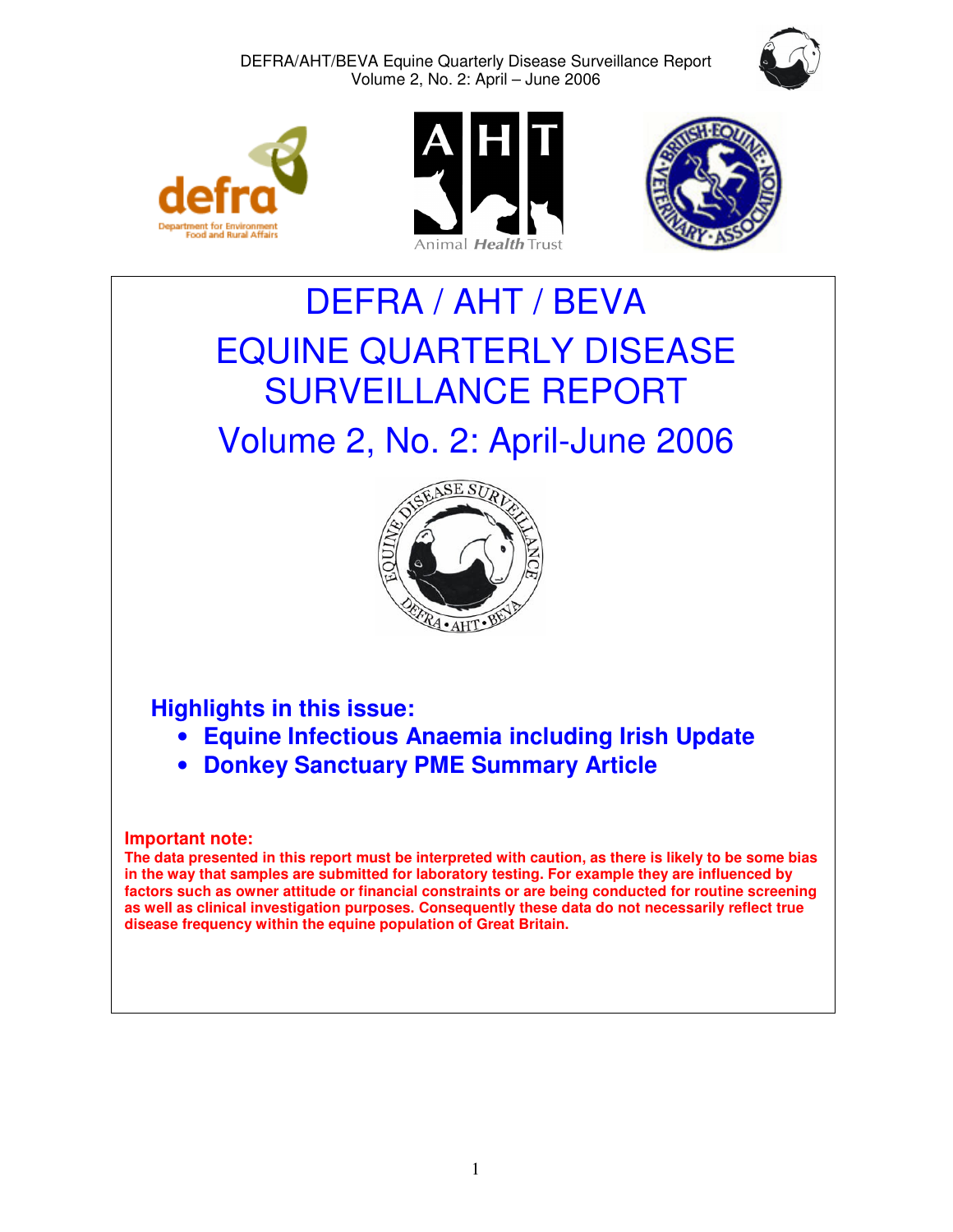

# **TABLE OF CONTENTS**

| <b>INTRODUCTION</b>                                                                                                                                                           | 3                     |
|-------------------------------------------------------------------------------------------------------------------------------------------------------------------------------|-----------------------|
| <b>VIROLOGY DISEASE REPORT FOR THE SECOND QUARTER OF 2006</b>                                                                                                                 | 4                     |
| <b>EQUINE HERPES VIRUS (EHV)</b><br><b>EQUINE INFLUENZA</b><br><b>FOCUS ARTICLE: EQUINE INFECTIOUS ANAEMIA (EIA)</b><br><b>UPDATE ON EQUINE INFECTIOUS ANAEMIA IN IRELAND</b> | 4<br>5<br>$rac{5}{7}$ |
| <b>BACTERIOLOGY DISEASE REPORT FOR THE SECOND QUARTER 2006</b>                                                                                                                | 7                     |
| <b>UPDATE ON CONTAGIOUS EQUINE METRITIS ORGANISM (CEMO) IN UK</b>                                                                                                             | 8                     |
| <b>TOXIC AND PARASITIC DISEASE REPORT FOR THE SECOND QUARTER OF 2006 9</b>                                                                                                    |                       |
| <b>REPORT ON POST MORTEM EXAMINATIONS FOR SECOND QUARTER OF 2006</b>                                                                                                          | 9                     |
| <b>EAST ANGLIA</b><br><b>HOME COUNTIES</b><br><b>SOUTH WEST</b>                                                                                                               | 9<br>10<br>10         |
| <b>FOCUS ARTICLE: INTRODUCTION AND SUMMARY OF POST MORTEM INFORMATION FROM THE</b><br><b>DONKEY SANCTUARY</b>                                                                 | 10                    |
| <b>ACKNOWLEDGEMENTS</b>                                                                                                                                                       | 13                    |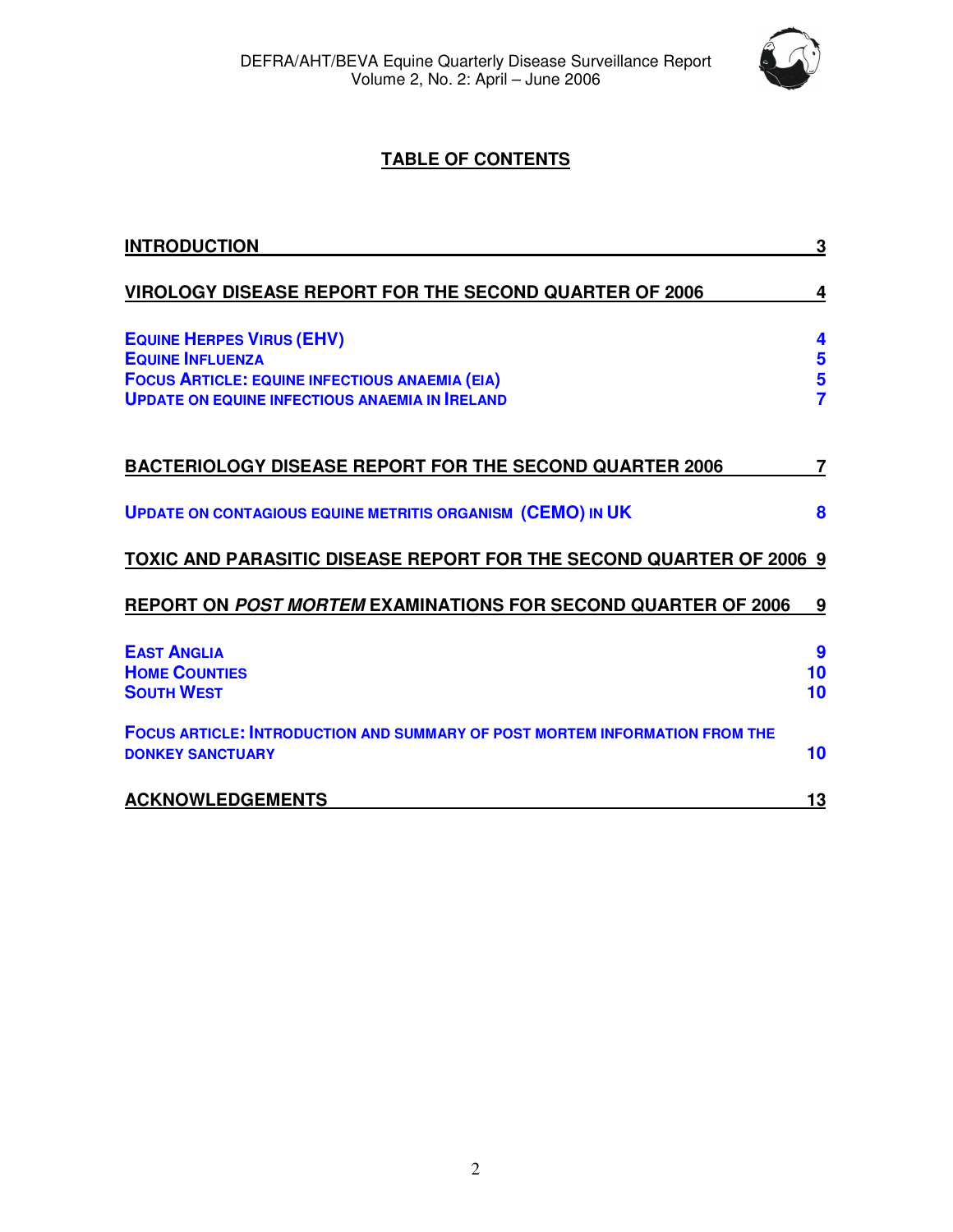

# **Introduction**

Welcome to the second quarterly equine disease surveillance report for 2006 produced by DEFRA, BEVA and the Animal Health Trust. Regular readers will be aware that this report collates equine disease data arising from multiple diagnostic laboratories and veterinary practices throughout the United Kingdom giving a unique insight into equine disease occurrence on a national scale.

The second quarter of 2006 saw Barry Gardiner MP appointed as the new Minister for Biodiversity, Landscape and Rural Affairs, including 'Minister for the Horse Industry', following the cabinet reshuffle on the 5**th** May. For those of you wishing to remain in touch with developments such as this, more information can be found on the 'Gateway to equine issues in Government' page of DEFRA's website (Click here).

In a worrying development during the quarter, diagnoses of fatal equine infectious anaemia (EIA or swamp fever) were made in both Italy and the Republic of Ireland. The outbreaks were believed to be epidemiologically linked through the use of infected hyperimmune plasma in foals. In this report **Florence Manning** of the Animal Health Trust's Epidemiology Unit provides an overview of the disease and provides a summary of the situation as it occurred in Ireland during June. Further information relating to these outbreaks including details on a case that was recently confirmed in Northern Ireland, can be found on DEFRA's website (Click here).

Details of another notifiable equine infectious disease are also provided in this report for a diagnosis of contagious equine metritis (CEM) made during April in an imported mare in Oxfordshire. This again highlights the ever-present need for vigilance in biosecurity as layed out in the Horserace Betting Levy Board's Codes of Practice for venereal diseases. Details on this outbreak can also be found on DEFRA's website.

We are pleased to include in this report an introduction to and summary of post-mortem examinations made at the Donkey Sanctuary, Sidmouth, Devon. The report is kindly supplied by **Alex Thiemann,** one of the Sanctuary's team of veterinary surgeons, who care for the largest population of donkey's in Great Britain and we look forward to further donkey-specific surveillance data being provided for future reports.

Access to all of the equine disease surveillance reports can be made on a dedicated page on the Animal Health Trust website (Click here) or via the BEVA (Click here) and Defra websites (Click here). We would also remind readers and their colleagues that there is available on the AHT website a form for registration to receive reports regularly via e-mail as they are produced (Click here)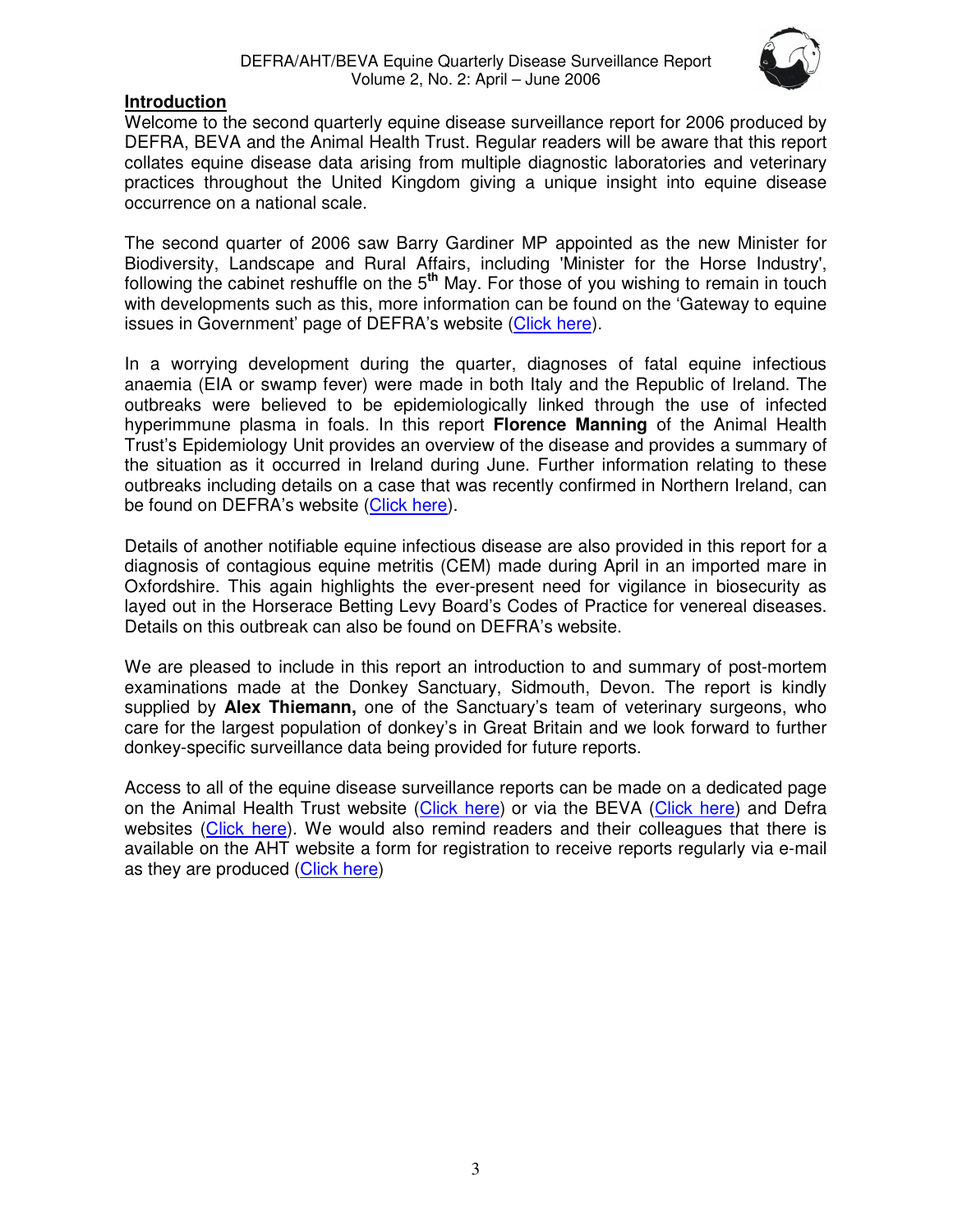

# **Virology Disease Report for the second quarter of 2006**

The results of virological testing for April to June 2006, are summarized in Table 1, and include data relating to equine viral arteritis virus from the Veterinary Laboratories Agency (VLA), Weybridge. The sample population for the VLA is different from that for the other contributing laboratories, as the VLA's tests are principally in relation to international trade. Of the 21 serology positives detected by the VLA, 10 were among export samples, 1 from imports, 1 was related to artificial insemination, 7 were private requests and 2 were for diagnostic purposes (with the findings from import samples of relevance to the UK). The vast majority of sero-positives are as a result of previous vaccination. There has been no isolation in the UK of the EVA virus to date in 2006

|                          | Number of<br><b>Samples Tested</b> | <b>Number Positive</b><br>(%) | <b>Number of Contributing</b><br>Laboratories |
|--------------------------|------------------------------------|-------------------------------|-----------------------------------------------|
| <b>Serological Tests</b> |                                    |                               |                                               |
| EVA VN/ELISA             | 3605                               | $38(1.1\%)$                   | 2                                             |
| <b>VLA EVA VN</b>        | 822                                | 21(2.6%)                      |                                               |
| EHV-1/-4 CF test         | 770                                | 69 (9.0%)                     |                                               |
| EHV-3 VN test            |                                    | 2(28.6%)                      |                                               |
| ERV-1/-2 CF test         | 283                                | 2(0.7%)                       |                                               |
| Influenza HI test        | 281                                | 2(0.7%)                       |                                               |
| EIA (Coggins)            | 10                                 | $0(0\%)$                      |                                               |
| <b>Virus Detection</b>   |                                    |                               |                                               |
| <b>EHV-1/-4 PCR</b>      | 55                                 | $9(16.4\%)$                   |                                               |
| <b>EHV-2/-5 PCR</b>      | 11                                 | 4 (36.4%)                     |                                               |
| Influenza NP ELISA       | 12                                 | 1(8.3%)                       |                                               |
| Influenza VI in eggs     |                                    | $1(100\%)$                    |                                               |
| EHV VI                   | 397                                | 18 (4.5%)                     |                                               |
| EVA VI/ PCR              | 2                                  | $0(0\%)$                      |                                               |
| VLA EVA VI/ PCR          | 0                                  | $0(0\%)$                      |                                               |
| Rotavirus                | 196                                | 84 (42.9%)                    | 6                                             |

# **Table 1: Diagnostic virology sample throughput and positive results for second quarter 2006**

 $VN = virus$  neutralisation,  $ELISA = enzyme$ -linked immunosorbent assay,  $CF = complement$  fixation,

 $HI = haemagglutination inhibition$ , PCR = polymerase chain reaction, NP ELISA = nasopharyngeal swab

 $VI = virus$  isolation,  $ERV =$  equine rhinovirus,  $# =$  Serpositives include vaccinated stallions

\* = Diagnosed positive on basis of seroconversion between paired sera

# **EHV-1 Abortion/ Neonatal Foal Disease**

Five cases of EHV-1 abortion have been confirmed this quarter on premises in Yorkshire, the South West, Perthsire, Ayrshire and Suffolk of which four cases affected Thoroughbreds. Diagnosis was based on pathognomonic viral lesions in fetal tissues and positive EHV-1 PCR results. Vaccination status of the affected mares is not known.

A single case of EHV-1 pneumonia was confirmed as the cause of sudden death in a 10 hour-old Warmblood foal on a stud in Leicestershire. Diagnosis was based on characteristic viral lesions with intranuclear viral inclusion bodies detected in the liver and lungs.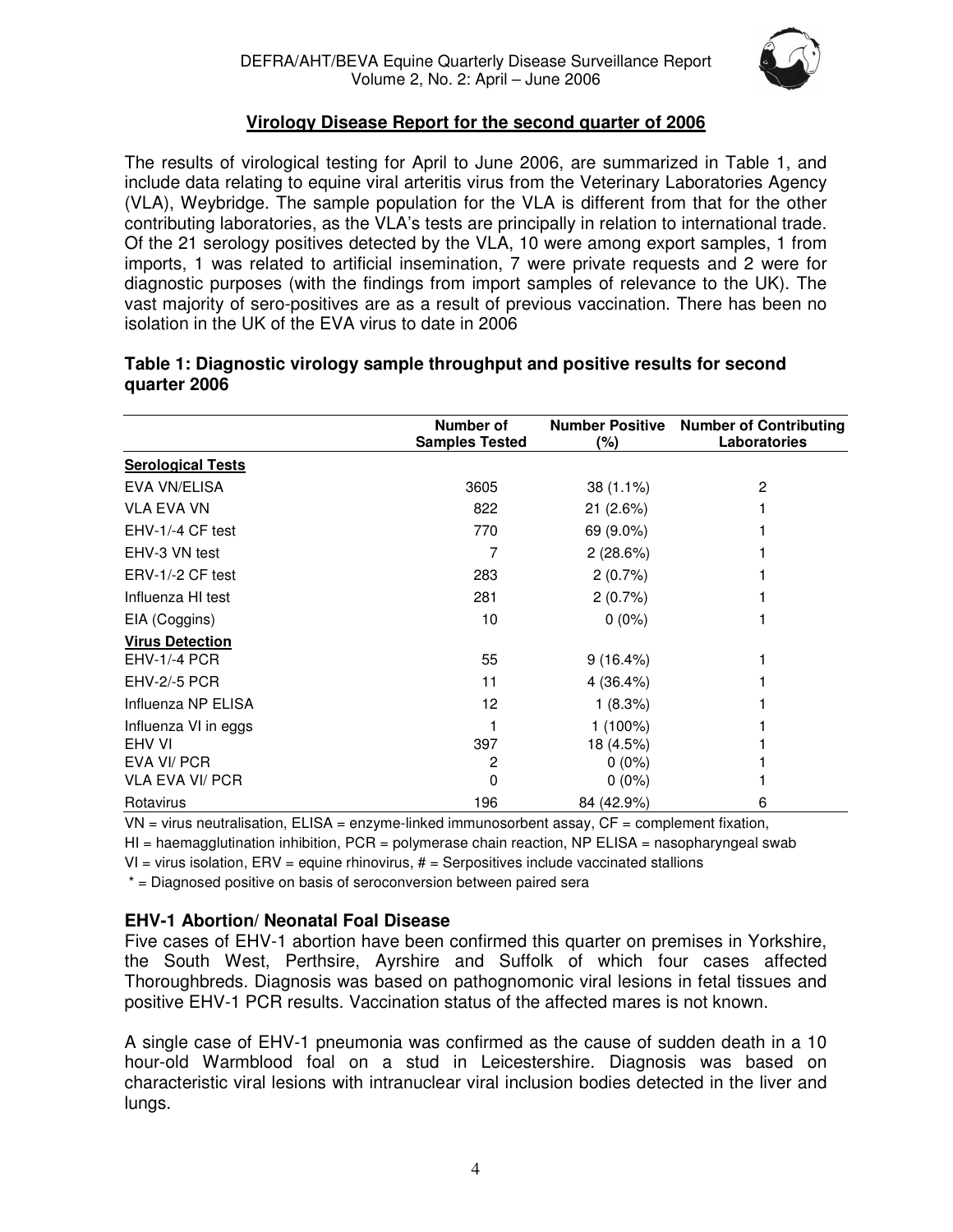

# **EHV-4 Abortion/ Neonatal Foal Disease**

A single case of stillbirth in Leicestershire was attributed to fetal infection with EHV-4 in an unvaccinated non-Thoroughbred mare on the basis of positive EHV-4 PCR on examination of mixed fetal tissues. A seven day-old non-Thoroughbred foal in Gloucestershire that died after an acute illness was subsequently diagnosed with EHV-4 pneumonia and associated lung consolidation along with a congenital interventricular septal defect.

# **EHV-3 (Coital Exanthema)**

Three cases of coital exanthema have been confirmed this quarter affecting one Falabella pony and two non-Thoroughbreds. Diagnosis was on the basis of high serum VN antibody titres to EHV-3. Appropriate hygiene measures and breeding restrictions have been advised and follow up samples are awaited.

# **Equine Influenza**

An outbreak of equine influenza was confirmed on a livery yard in Hampshire based on positive ELISA on nasopharyngeal swabs. On the yard of 40 horses, only four animals were clinically affected with characteristic signs including a harsh dry cough and pyrexia. Vaccination history was not known for all horses on the yard but it was apparent that some animals were vaccinated and this is likely to have helped limit the extent of the outbreak. The virus was isolated and underwent strain typing at the Animal Health Trust. This identified a variant American lineage virus very similar to Wales/05 and other strains known to be circulating in the UK since the major outbreak in 2003.

# **FOCUS ARTICLE: EQUINE INFECTIOUS ANAEMIA (EIA) Florence Manning MRCVS, Epidemiology Unit, Animal Health Trust**



Also known as 'Swamp Fever', EIA is a viral disease of horses, mules and donkeys caused by infection with equine infectious anaemia virus (a lentivirus; EIAV). The virus is recognised worldwide and outbreaks have

occurred in North and South America, Africa, Asia, Australia and Europe. EIA is a notifiable disease in the UK. EIAV does not cause disease in man.

# **Clinical signs**

Clinical signs are highly variable and three different presentations are recognized; acute, chronic and subclinical disease. The incubation period (time from infection to development of clinical signs) ranges from as little as 3 days to as long as 3 months but generally takes 1 to 3 weeks.

Acute disease: characterised by high fever (40-42 degrees Celsius) lasting a couple of days and which may or may not be accompanied by depression, inappetance, petechiation of conjunctiva and mucous membranes, haemorrhagic diarrhoea, skin swelling, anaemia and pallor, jaundice, tachycardia and sometimes death. Such animals are highly viraemic and pose an infectious risk to in-contact horses. Surviving animals may go on to develop the chronic form of disease.

Chronic disease: associated with recurrent bouts of pyrexia and accompanying increased viraemia. There may be chronic depression, weight loss, anaemia and weakness. These bouts become less frequent and less infectious over time until the animal becomes an asymptomatic carrier.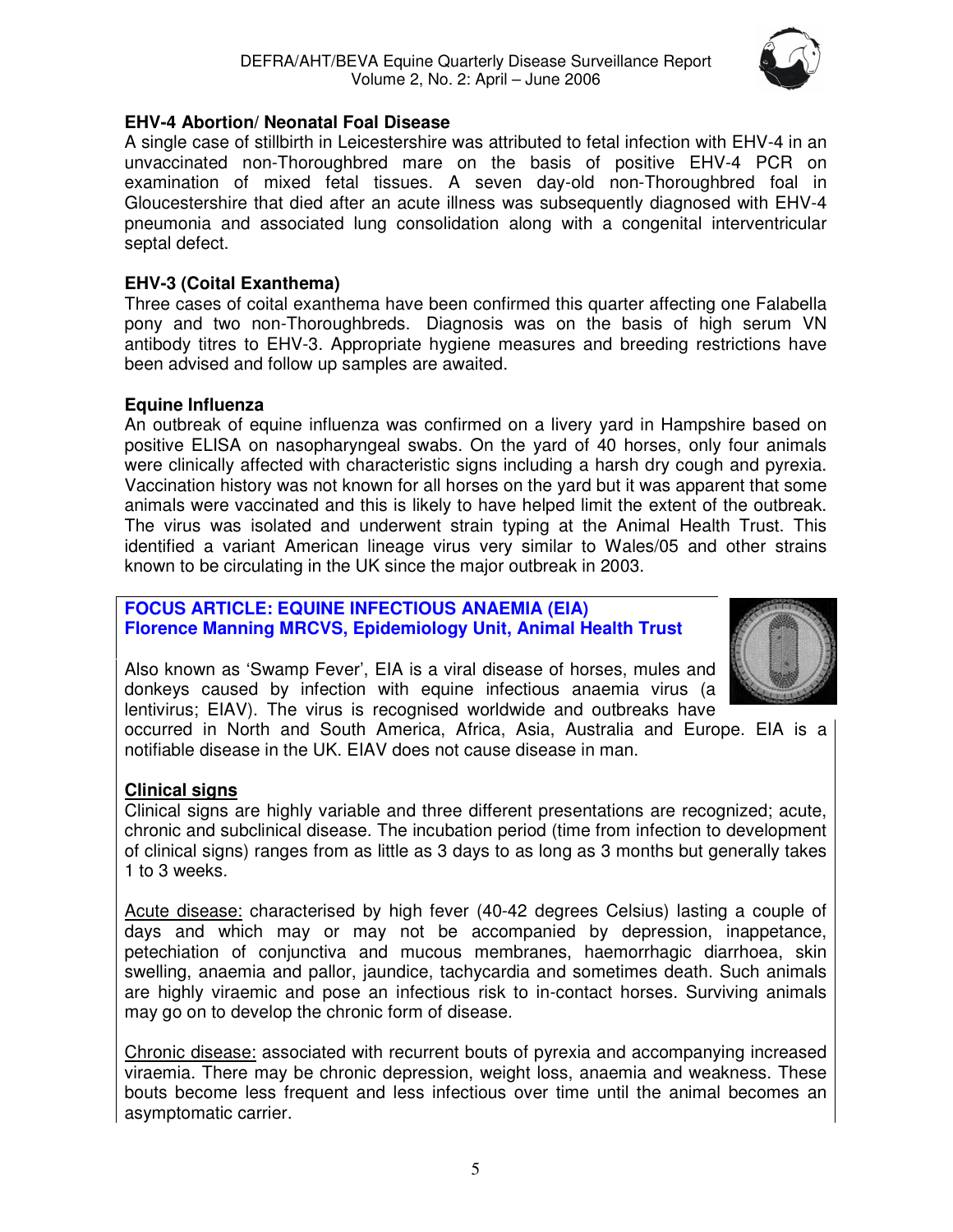

Subacute disease: infected animals may exhibit no detectable clinical signs at all.

# **Transmission**

EIAV is transmitted from an infected to a susceptible animal via blood or blood products containing infectious virus. This can be transplacentally from dam to foal, via infected



blood products such as hyperimmune serum or unauthorised veterinary medicines or via insect vectors. The insect vectors recognised as potential virus transmitters are biting flies which take on a suitably large blood meal for instance Tabanids and Stomoxys (horse and stable flies). Mosquitoes are also potential vectors.

Infected horses remain infected for life and are a potential source of infection to

susceptible in-contacts particularly during pyrexic episodes with correspondingly increased levels of viraemia.

# **Diagnosis**

It generally takes from 7 to 14 days after infection for an animal to develop detectable antibody levels. However there is some evidence to suggest that seroconversion can take much longer and hence repeat testing every 30 days for 3 months post possible exposure is currently recommended in an outbreak. Antibody then persists lifelong.

**Agar Gel Immunodiffusion Test (AGID) / Coggin's Test** – this is the test of choice for identification of EIAV antibody.

**Enzyme Linked Immunosorbent Assay (ELISA)** – this is a rapid test for EIAV antibody but currently all ELISA positives must be confirmed by Coggin's due to a relatively high occurrence of false positive tests.

# **Treatment**

Symptomatic and supportive treatment only. There is no specific treatment for EIA. In order to prevent further spread of the disease once a positive diagnosis is reached statutory destruction of the infected animal is required. The Divisional Veterinary Manager of the State Veterinary Service will put in place restrictions, testing requirements and vector control measures on the affected premises.

# **Vaccination**

There is no licensed vaccination against EIA currently available.

# **Control**

Control is based on the identification and destruction of infected animals and imposition of movement restrictions and testing of in-contacts on infected premises. Strict quarantine and separation of at least 180 metres from other animals has been found to effective in controlling spread on infection.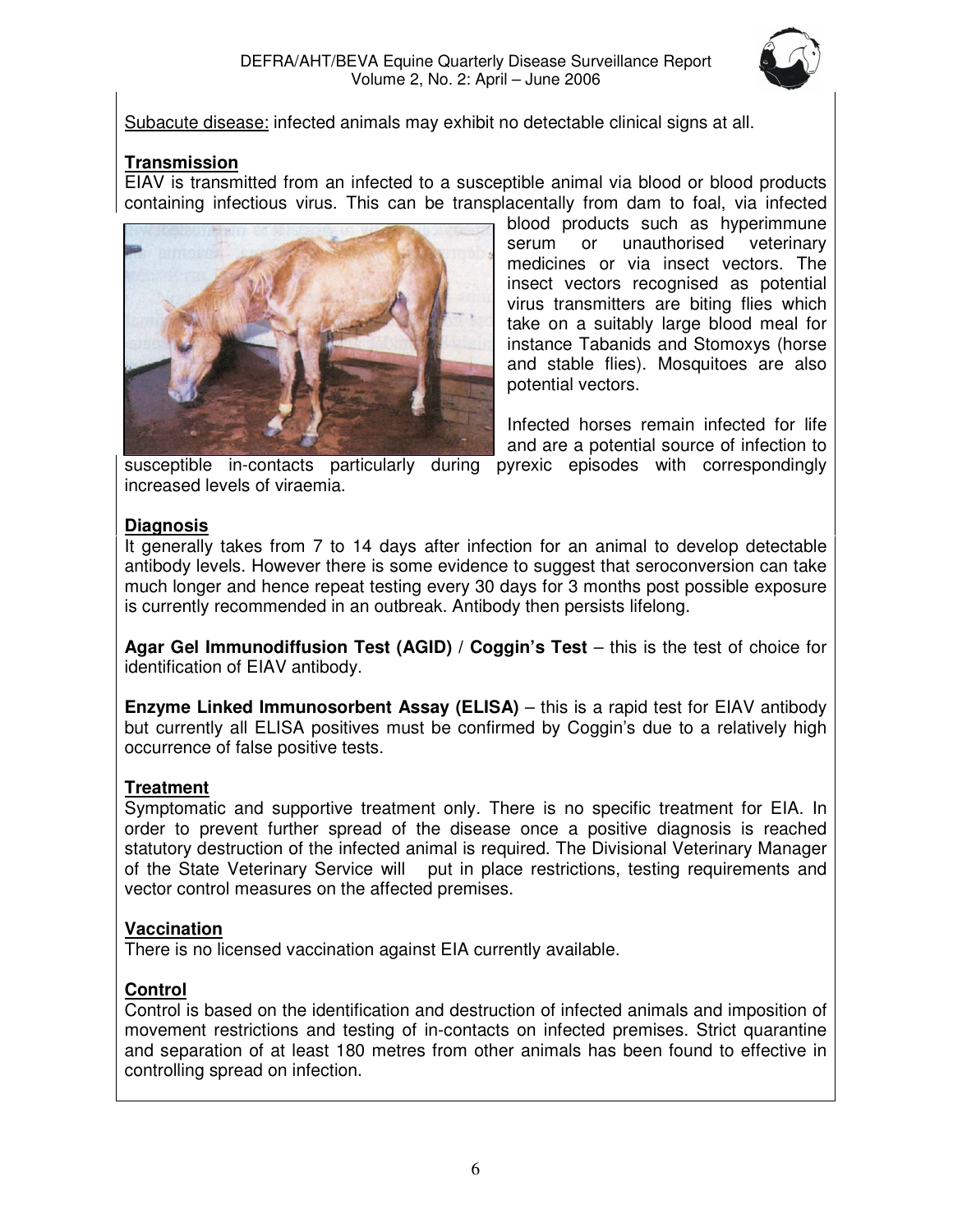

# **UPDATE ON EQUINE INFECTIOUS ANAEMIA IN IRELAND Florence Manning MRCVS, Epidemiology Unit, Animal Health Trust**

The authorities in Ireland announced on 15 June 2006 that they had found Equine Infectious Anaemia in horses on two stud farms. This apparently followed the administration of an infected equine biological product for treatment of an unrelated condition. Some horses from those stud farms, which may had been exposed to the disease, had been sent to the UK. The State Veterinary Service acted quickly to ensure these horses were isolated and tested for the disease. Fourteen horses were placed under restrictions in England, Wales and Scotland. All of these have now tested negative on at least one occasion and the majority on two occasions.

Further cases of Equine Infectious Anaemia have since been confirmed in Ireland and test results are awaited for a small number of other suspected cases. The majority of animals involved were previously identified and restricted as high risk due to very close contact with earlier confirmed cases. The authorities in Ireland informed Defra on 25 July and 1 August of further GB tracings subsequent to these new confirmations. These tracings were located and restrictions are in place with initial sampling being undertaken. A number of horses are under restrictions in England, Wales and Scotland and this will continue until DEFRA is satisfied that they present no risk to the UK equine industry

Given the dynamic nature of infectious disease and its control, readers are referred to DEFRA's website for the most up to date information:

**http://www.defra.gov.uk/animalh/diseases/notifiable/disease/infectiousanaemia.htm**

A Code of Practice for Equine Infectious Anaemia is now available online via the DEFRA website (**Click here**)

# **Bacteriology Disease Report for the second quarter 2006**

A summary of the diagnostic bacteriology testing undertaken by different contributing laboratories is presented in Table 2. For contagious equine metritis organism (CEMO) 11 of 28 HBLB approved laboratories contributed data.

# VLA CEMO Data for the period April, May, June 2006.

We are again pleased to include data relating to CEM testing from the Veterinary Laboratories Agency (VLA), in this quarterly report. The sample population for the VLA is different from that for the other contributing laboratories as the VLA tests are principally in relation to international trade.

Submissions for International Trade pre-export tests continue the upward trend with submissions up 28.7% and swabs up 7.4% when compared with the same quarter 2005. The small increase in swabs relative to the much larger increase in submissions can be explained in that most were from mares requiring fewer swabs than the equivalent number of stallions.

One positive CEMO case was confirmed through a culture submitted from a private laboratory; the horse had previously been imported from Germany (see details of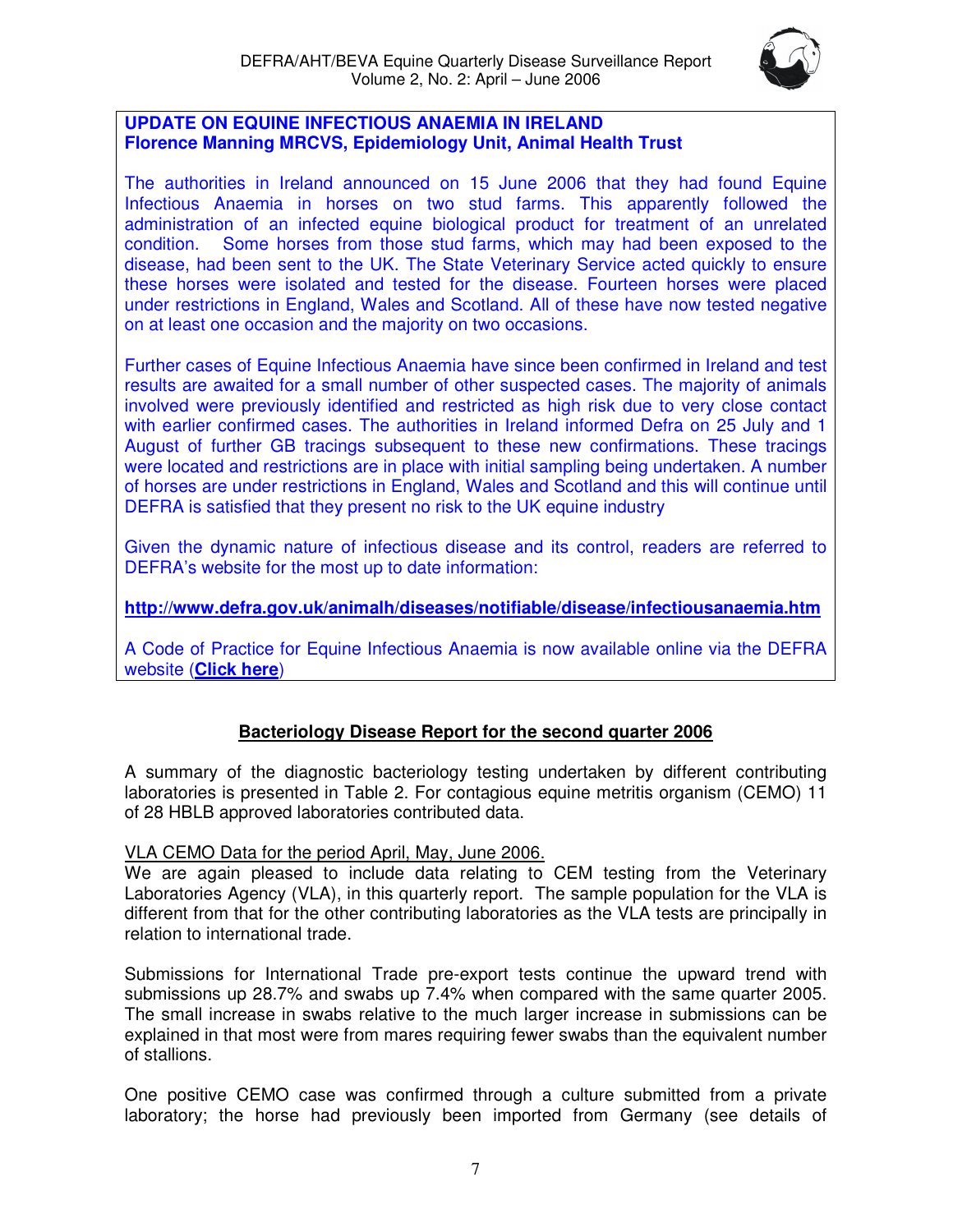

investigation below). Phenotypic identification of the culture at Bury St Edmunds was confirmed by PCR at VLA Penrith.

# **MRSA**

Methicillin resistant Staphylococcus aureus was isolated on one occasion during the quarter from a sample taken from an infected wound.

#### **Table 2: Diagnostic bacteriology sample throughput and positive results for second quarter 2006**

|                                | Number of<br><b>Samples</b><br><b>Tested</b> | <b>Number</b><br><b>Positive</b> | Number of<br>Contributing<br>Laboratories |
|--------------------------------|----------------------------------------------|----------------------------------|-------------------------------------------|
| <b>CEMO (HBLB)</b>             | 5179                                         | $1**$                            | 11                                        |
| <b>CEMO (VLA)</b>              | 542                                          | $1**$                            |                                           |
| Strangles*                     | 731                                          | 79                               | 14                                        |
| <b>Salmonellosis</b>           | 237                                          | 6                                | 5                                         |
| Salmonella factor 4/ group B   | 17                                           |                                  |                                           |
| <b>MRSA</b>                    | 13                                           |                                  | 4                                         |
| <b>Clostridium perfringens</b> | 13                                           | 2                                |                                           |
| <b>Clostridium difficile</b>   | 36                                           |                                  | 3                                         |
| Cryptosporidium                | 4                                            |                                  |                                           |
| Campylobacter jejuni           | 8                                            |                                  |                                           |

CEMO = contagious equine metritis organism (Taylorella equigenitalis); HBLB = HBLB accredited laboratories; VLA = VLA reference laboratory**; \***Streptococcus equi; MRSA = methicillin resistant Staphylococcus aureus; \*\*CEMO cultured on clitoral swab from a non-Thoroughbred mare and verified by VLA

# **UPDATE ON CONTAGIOUS EQUINE METRITIS ORGANISM (CEMO) IN UK Florence Manning MRCVS, Epidemiology Unit, Animal Health Trust**

The Department for Environment Food and Rural Affairs confirmed a single case of CEMO in Oxfordshire on 24th April. The mare in question, privately owned and stabled in Oxfordshire, had been previously imported from Germany. Investigations were undertaken to confirm that the mare had not been used for breeding purposes since entering the UK. The mare was subjected to routine swabbing by the owner's private veterinarian in accordance with the Horserace Betting Levy Board's (HBLB) Codes of Practice and the resulting swab was submitted to a private laboratory, which subsequently sent the suspect culture to the Veterinary Laboratories Agency (VLA) at Bury St Edmunds, Suffolk on 19th April. VLA confirmed that the isolate was positive.

Movement restrictions were imposed on the Oxfordshire premises under the Infectious Diseases of Horses Order (IDHO) 1987. A full tracing exercise was carried out to establish "at risk" horses. The owner of the mare was advised that the animal must not be used for breeding or "teasing".

Initial tracing revealed that at least two other mares on the premises were kept in close contact with this mare. A Veterinary Officer conducted an investigation to confirm the level of risk that this mare posed. Restrictions remained in place on the mare alone until repeat testing post treatment gave negative results. Tracing was also carried out to identify movements off the premises in recent months. All in-contact animals and those under investigation have since been released from restrictions and the UK is again CEMO free.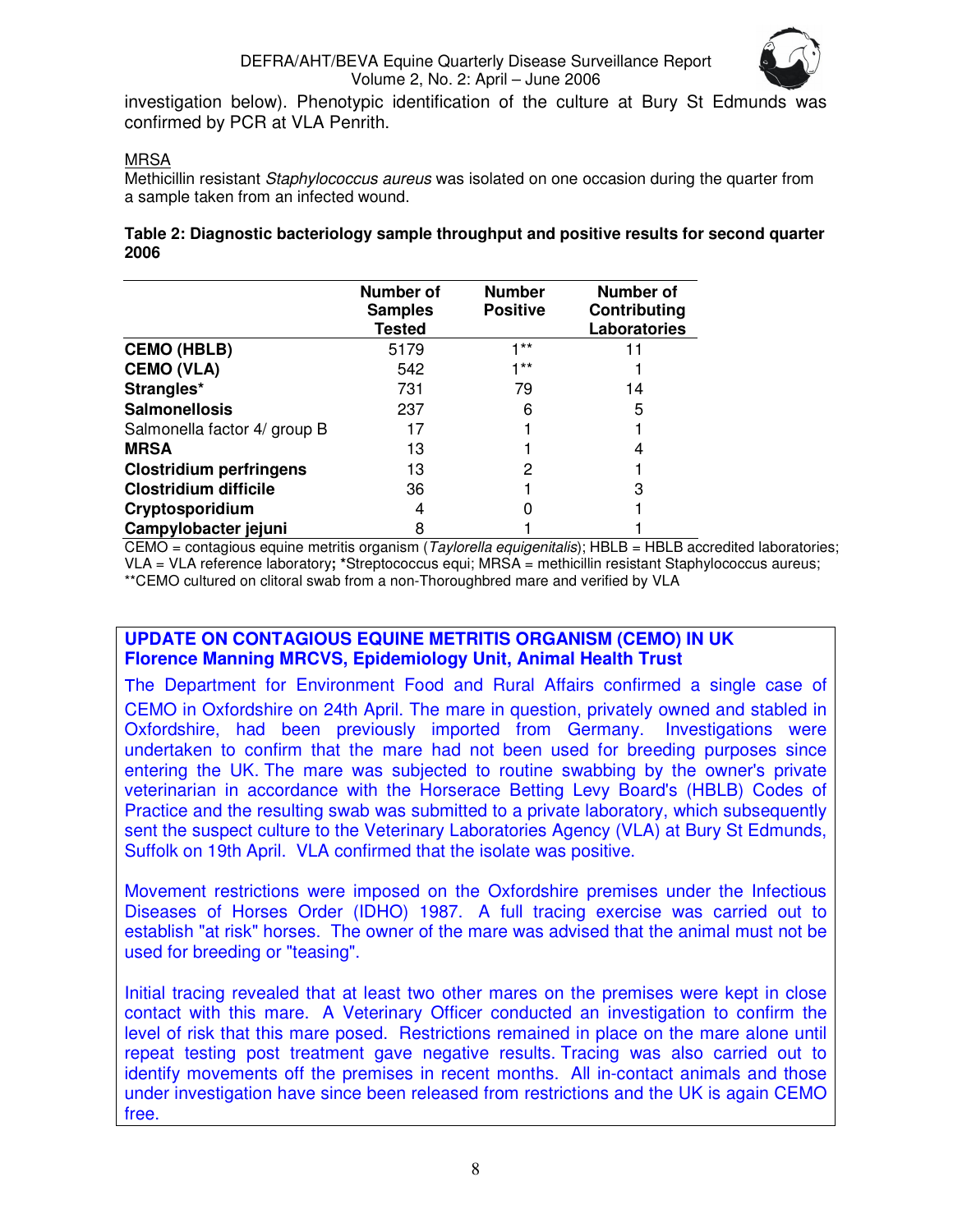

# **Strangles**

Two cases of strangles in Thoroughbreds have been confirmed this quarter. Both incidents have remained isolated cases and affected a single foal and a single mare on two breeding premises in Suffolk.

# **Toxic and Parasitic Disease Report for the Second Quarter of 2006**

A summary of diagnostic toxicosis and parasitology testing undertaken by contributing laboratories is presented in Tables 3 and 4 respectively.

# **Table 3: Diagnostic toxicosis sample throughput and positive results for second quarter 2006**

|                   | Number of<br><b>Samples</b><br><b>Tested</b> | <b>Number</b><br><b>Positive</b> | Number of<br>Contributing<br>Laboratories |
|-------------------|----------------------------------------------|----------------------------------|-------------------------------------------|
| Grass Sickness    | 20                                           | 16                               |                                           |
| Hepatic toxicoses | 156                                          | 19                               | 3                                         |

# **Table 4: Diagnostic parasitology sample throughput and positive results for second quarter 2006**

|                      | <b>Number of</b><br><b>Samples</b><br><b>Tested</b> | <b>Number</b><br><b>Positive</b> | Number of<br>Contributing<br>Laboratories |
|----------------------|-----------------------------------------------------|----------------------------------|-------------------------------------------|
| <b>Endoparasites</b> |                                                     |                                  |                                           |
| Ascarids             | 372                                                 |                                  |                                           |
| Coccidiosis          | 21                                                  | 2                                |                                           |
| Cyathostomes         | 453                                                 | 102                              | 3                                         |
| Dictyocaulus         |                                                     |                                  |                                           |
| Fasciola             | 2                                                   |                                  |                                           |
| Strongyles           | 123                                                 | 21                               | 2                                         |
| Strongyloides        | 21                                                  |                                  |                                           |
| Tapeworms            | 109                                                 | 10                               |                                           |
| Trichostrongylus     | 21                                                  | 2                                |                                           |
| <b>Ectoparasites</b> |                                                     |                                  |                                           |
| Dermatophilus        | 26                                                  | $\mathbf{2}$                     | 2                                         |
| Lice                 | 56                                                  | 2                                | 2                                         |
| <b>Mites</b>         | 235                                                 | 9                                | 5                                         |
| Ringworm             | 65                                                  | 8                                | 4                                         |

# **Report on Post Mortem Examinations for Second Quarter 2006**

#### **East Anglia**

#### Abortion/Neonatal foal deaths:

Thirty two abortions and stillbirths or neonatal foal deaths were examined this quarter. Most submissions were of perinatal or neonatal foals, as would be expected at this stage in the breeding season. These foal submissions included seventeen cases of parturient hypoxia due to fetal malpresentation, fetal oversize or dystocia (affected mares included four TBs, one Shetland pony, one Trakhener and one Arab), two cases of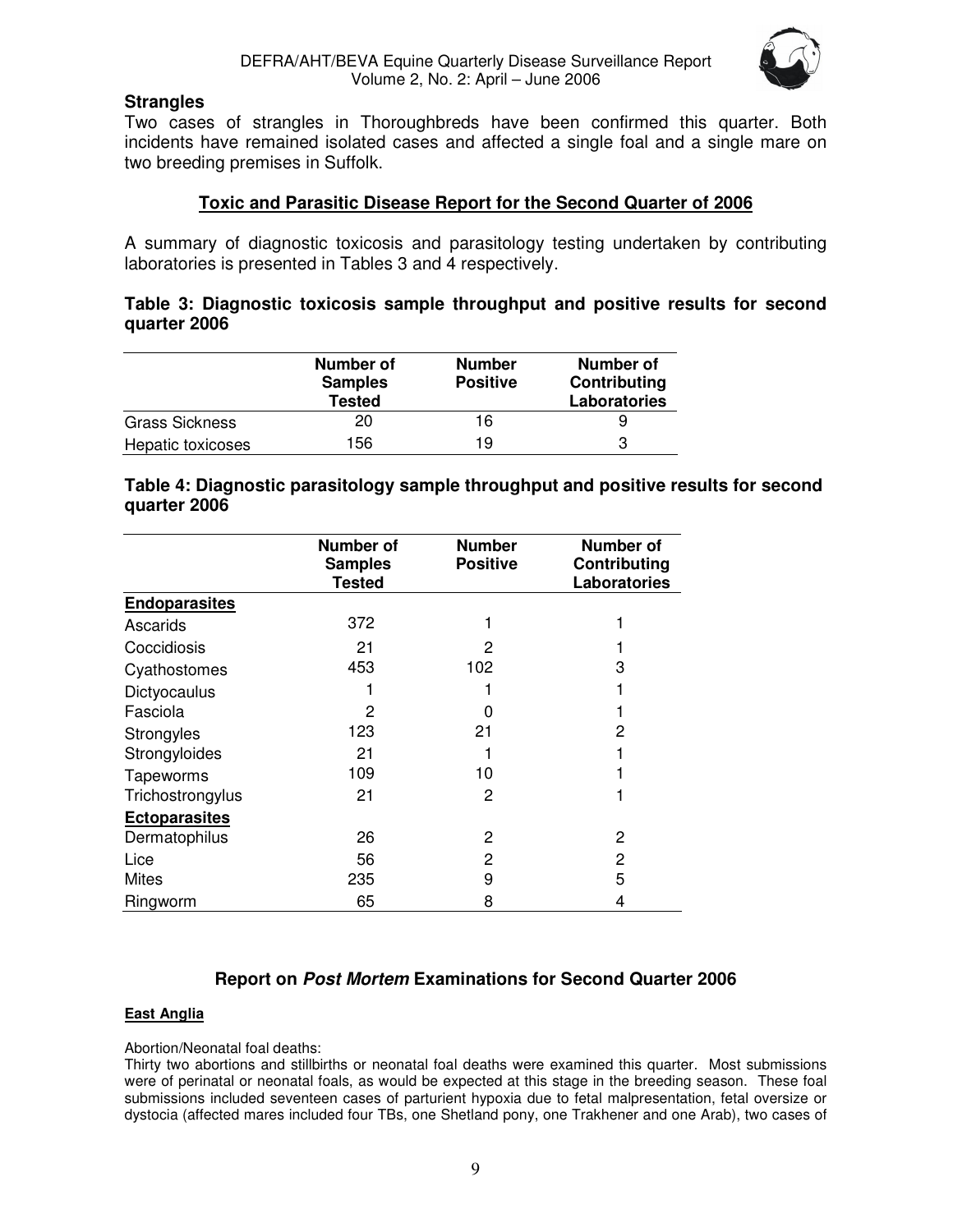#### DEFRA/AHT/BEVA Equine Quarterly Disease Surveillance Report Volume 2, No. 2: April – June 2006



neonatal septicaemia, one case of endotoxaemia, one developmental anomaly, one case of non-infective post-partum foal death due to atelectasis and asphyxia, one case of generalised infection and microabscessation due to Actinobacillus equuli infection in a two day-old foal with failure of passive transfer of immunity, two cases of umbilical cord infection and subsequent sepsis in a 14 and a 10 day-old foal, one case of multiple rib fracture, ruptured colon and subsequent peritonitis due to rapid blunt trauma and one case of sacral fracture with associated Staphylococcal infection via the skin, epidural abscessation and sepsis. There was a single case of umbilical cord torsion in a Hackney foal. EHV infection was ruled out in all cases on the basis of negative tissue PCR results. No diagnosis was reached in three cases, including one case of abortion in a Quarter Horse and one stillbirth in a TB.

#### Adult Equine PME

Seventeen cases were examined at PME over the last quarter including myocardial lesions of unknown aetiology in a case of sudden death in a young TB at pasture, electrocution by a severed power-cable in a nine year-old Kladruber, a single case of grass sickness in a TB, thrombosis resulting in recumbency in an eight year-old TB, cervical vertebral osteosarcoma in an eight year-old TB and Equine Protozoal Myelitis in a two year-old TB; two neurological cases diagnosed with cranial trauma, one case of colonic rupture in a four-week old foal, one case of caecal rupture in a Thoroughbred in training and one case of femoral abscessation resulting from a penetrating injury to the groin. The other cases were of sudden death due to peritonitis and cardiovascular collapse, gastritis (failure to thrive), endocardial oedema (heart murmur), toxaemia (post-op complications), endotoxaemia and disseminated lymphoma (in a horse presenting with profound weakness).

#### **Home Counties**

Eight full post mortem examinations were performed this quarter. Diagnoses included: sudden death as a result of clostridial enteritis in a foal and associated with cardiac enlargement in a 15 year-old pony, a displaced pastern fracture in an equine recovering from general anaesthetic, a single case of lyphoma affecting the hard palate and nasal cavity, two colics: a caecal/ colonic torsion and a case of enteritis and two foals: one dysmature with a patent urachus and one with pemphigus and pneumonia.

#### **South West**

A total of 18 cases were examined at PME this quarter. Single cases of grass sickness (diagnosis confirmed by histopathology), enteritis and hepatopathy, chronic nephritis and pyloric infarct, gastric rupture and omental tear, small intestinal obstruction and adhesions, peritonitis, lymphoma, colonic torsion, endotoxaemia, post-traumatic limb cellulitis and large colon necrosis and rupture in an eight day-old foal were diagnosed. Two cases of neglect were examined, one with severely overgrown feet and the other with mandibular osteomyelitis. Two cases of neurological disease were examined: one had a cervical vertebral malformation and the other had no diagnosis. There were two other cases with no diagnosis.

#### **FOCUS ARTICLE: INTRODUCTION AND SUMMARY OF POST-MORTEM EXAMINATION INFORMATION FROM THE DONKEY SANCTUARY Alex Thiemann MRCVS, Donkey Sanctuary**

#### INTRODUCTION

Donkeys are frequently companion animals to horses and seen by many practitioners in equine and mixed practice. They do have a number of differences from the horse in both disease incidence and presenting signs. We aim to give an overview of the problems encountered in our new intakes and special problems encountered from time to time.

The Donkey Sanctuary was founded in 1967



by Dr Elizabeth Svendsen, OBE. Originally the Sanctuary existed to provide lifelong care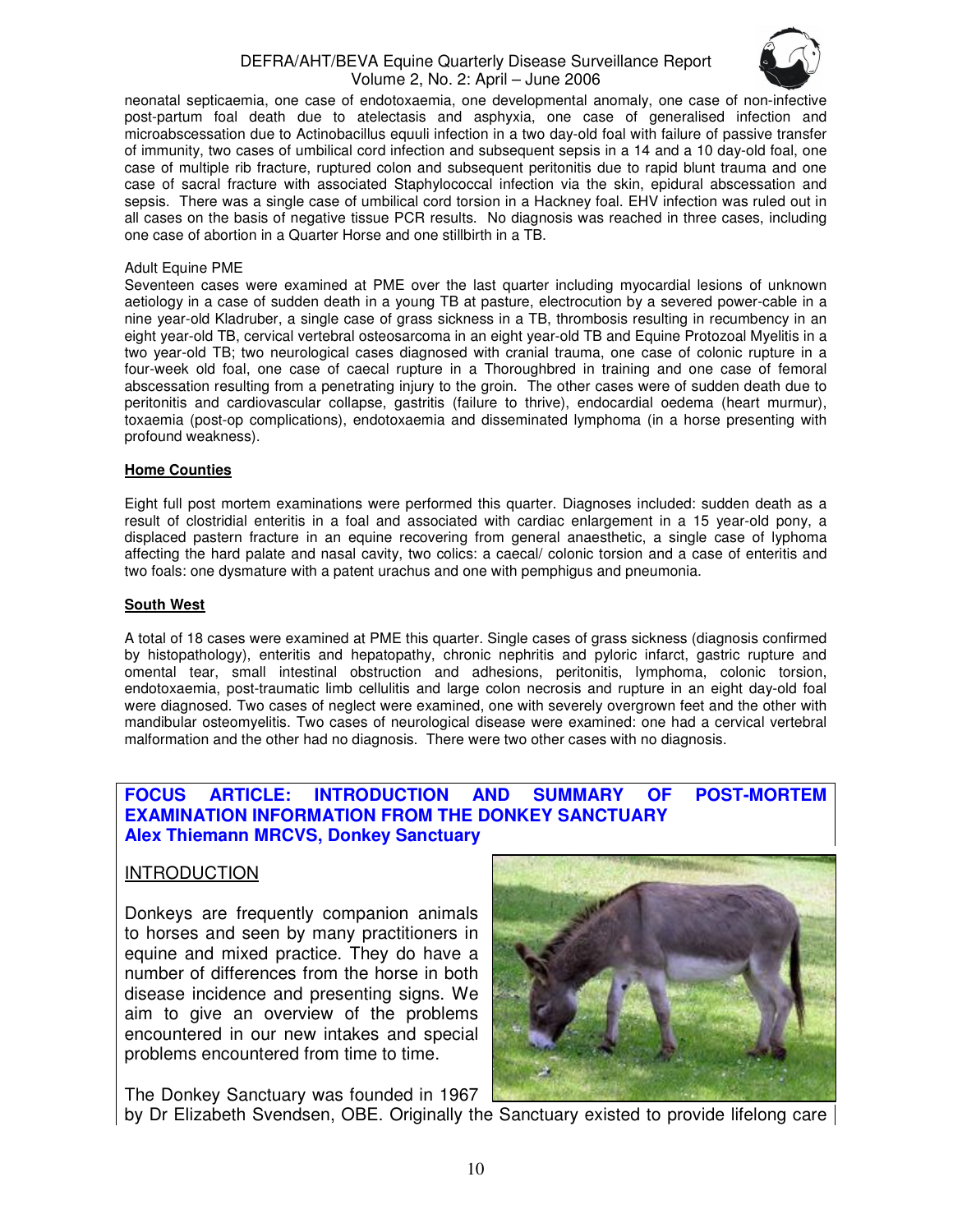# DEFRA/AHT/BEVA Equine Quarterly Disease Surveillance Report Volume 2, No. 2: April – June 2006



to neglected donkeys, however the remit of the Sanctuary has now grown to encompass welfare of donkeys in the widest possible sense of the word.

Since starting out we have taken into care 11,800 donkeys and rehomed over 2000 of them. There are centres for special needs children to ride and drive donkeys at Sidmouth, Birmingham, Manchester and Leeds with a new centre opening in Plymouth shortly.

Our work overseas continues to expand with veterinary care and teaching being provided in numerous developing countries including Ethiopia, Kenya, India, Mexico and Egypt. Education is a priority and we provide veterinary surgeons to teach at several veterinary schools and farriery colleges both in the UK and abroad, and produce a number of information sheets for vets and owners.



Our clinical facilities include a well equipped hospital and pathology laboratory where all our haematology, biochemistry and faecal egg counts are carried out, also all donkeys that die are examined by a full post mortem.

Our resident herd is a closed herd and problems arise mainly due to chronic geriatric conditions. New donkeys are isolated for 6 weeks and monitored closely for infectious disease. Due to the stress of travel and mixing this is the time when we may see

recrudescence of latent EHV and a higher incidence of hyperlipaemia.

# POST MORTEMS AT THE SANCTUARY

Donkeys are examined post mortem at the Sanctuary as part of general disease surveillance. The findings also inform the attendant clinician with regard to diagnosis and appropriateness of treatment regimens. The data base of information and images which we have developed is not only a useful teaching aid but also permits us to define the profiles of disease in the ageing population at the Sanctuary. There is a strong commitment to non-invasive research and the database can be usefully interrogated for a series of research projects on which we are embarked. Dental disease, pancreatitis and impaction colic are topics currently being investigated.

The prevalent problems seen here differ from those found in younger working donkeys with conditions attendant on generous feeding causing problems for the non working companion animal. Trying to limit intake just to maintenance requirements in an animal that is naturally adapted to a diet solely of coarse fibre can be very difficult. This is especially so in the verdant South West. Cutting back diets can be problematic as hyperlipaemia develops readily when intake drops sharply particularly in fussy feeders and frequently compounds any clinical problem.

Chronic hoof disease from repeated bouts of laminitis resulting in pedal bone rotation and founder is a frequent reason for euthanasia. In aged animals this is often complicated by chronic arthritic damage mainly of the shoulder joints. Cushings disease does feature as an underlying problem in some of these chronic foot disease cases but it is an unusual finding.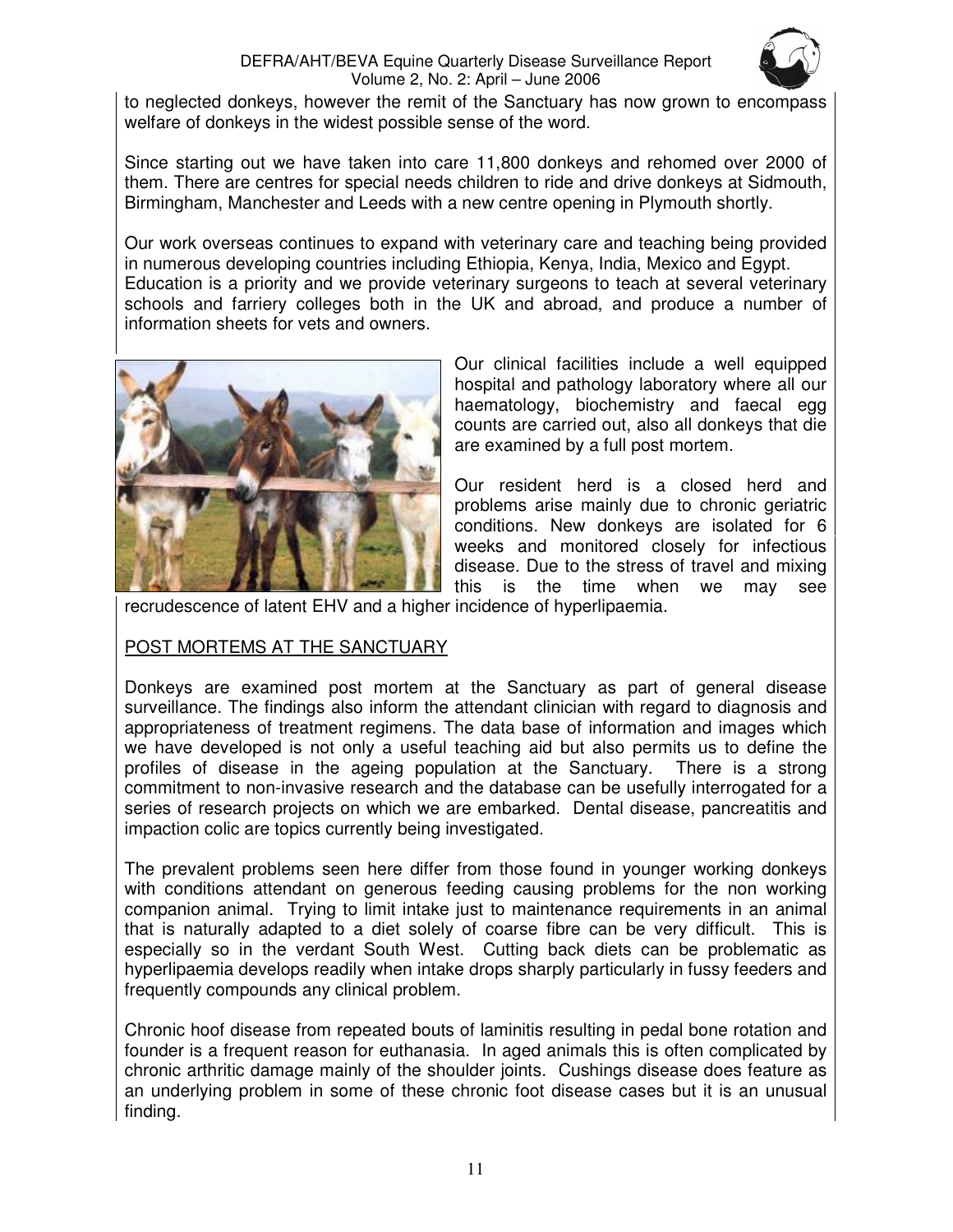

Hepatopathy presents problems relatively often. Many are cases of age related fibrosis which is an insidious condition, as are the fairly numerous cases of neoplasia of the liver. Whilst more acute fatty liver disease does occur occasionally it has become relatively unusual now with firmer control over diet. Haemorrhagic disorders often result from hepatic damage and we have found an association of hepatopathy with necrotising pancreatitis.

Impaction colic is a frequent cause of euthanasia often being intractable to treatment due to late presentation in this stoical species. This is more often seen during the housing period and in animals with marked dental disease. The impaction is usually from dense balls of long unmasticated fibre.

Neoplasia, as might be expected in aged animals, is commonly encountered. Bile duct carcinomata are currently the most frequently encountered neoplasms but not unexpectedly we have seen tumours in virtually all organ systems. A large number of donkeys present with sarcoids.

Chronic fibrosing pneumonitis is a common clinical problem occasionally resulting in euthanasia. This condition has been associated with asinine herpes type four virus and often lesions may be confined to thick firm white sub pleural sheets over the dorsum but active infection can result in fulminant disease.

Cardio-vascular disease is seen to some extent in virtually all aged donkeys. There is a very high frequency of aneurysms mostly in the cranial mesenteric artery in the absence of worm damage. Aneurysms may also be found in the aorta. Thrombic disease is associated with some larger aneurysms but has often been found affecting the hepatic portal as a consequence of neoplasia in the liver. Arteriosclerosis lesions are seen in most aged donkeys and occasionally severe protuberant mineralised lesions likely to cause marked turbulence in blood-flow may exacerbate cardiac problems. The main defects seen in hearts are sclerosis of the aortic valve cusps followed by sclerosis of the bicuspid. Small infarcts are occasionally seen. Endocarditis seems extremely rare.

With a strict parasite control programme at the Sanctuary, other than in new arrival animals in isolation there are minimal worm problems, however resistance to moxidectin has recently been reported (1) and clinical cyathostomiasis is occasionally encountered. Old mineralised hydatid cysts however, survive through many years of the programme and are an incidental finding at necropsy.

This is just a snapshot of our necropsy findings. The stoic nature of donkeys is such that at necropsy it can be surprising to find the extent of the pathology in an animal which might have appeared mildly off colour although relatively content to the inexperienced eye.

# **Reference**

1 – Trawford A.F., Burden F. and Hodgkinson J. (2005). Suspected moxidectin resistance in two donkey herds at The Donkey Sanctuary. Proceedings WAAVP